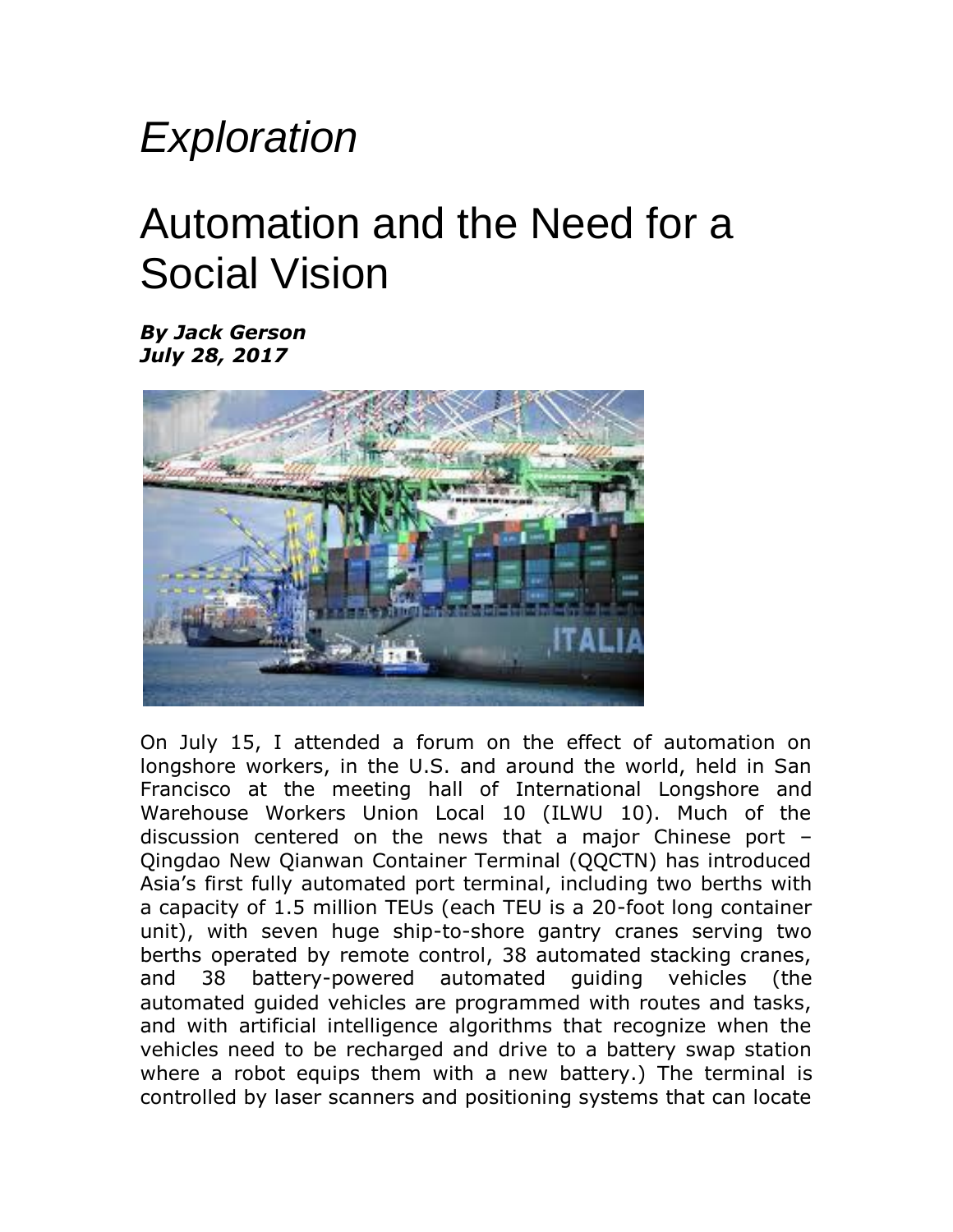the four corners of each container accurately enough to clamp and move them into driverless trucks. The technology enables the terminal to operate around the clock, including in complete darkness, reducing labor costs by 70%: the number of workers required to unload a cargo ship has been reduced from 60 to 9. And this is just phase one of QQCTN's automation. When the next phases are complete, a total of six berths will be completely automated – QQCTN will operate around the clock, its berths fully automated, its labor force almost completely eliminated (aside from crew in the central control room, who clearly are highly vulnerable to further automation.)



While a significant number of longshore jobs have been lost to attrition since the ILWU (and the east coast dockworkers union, the ILA) agreed to accept containerization more than 40 years ago, and although some major terminals in Europe and Latin America had been largely automated, the news of the automation of QQCTN nevertheless sent shock waves through the room. QQCTN was automated in three years – heretofore, it had taken at least ten years to fully automate a terminal. The handwriting was already on the wall – the RWG terminal in the port of Rotterdam has been nearly fully automated since 2015 (only one human worker is involved in running the ship to shore gantries at the RWG terminal in Rotterdam), and other ports in northern Europe (especially Hamburg), in Turkey, in Venezuela, and elsewhere have introduced substantial automation -- but the aggressive speed at which the automation project at QQCTN was completed (and a similar project at Shanghai is well on its way to completion at comparable speed)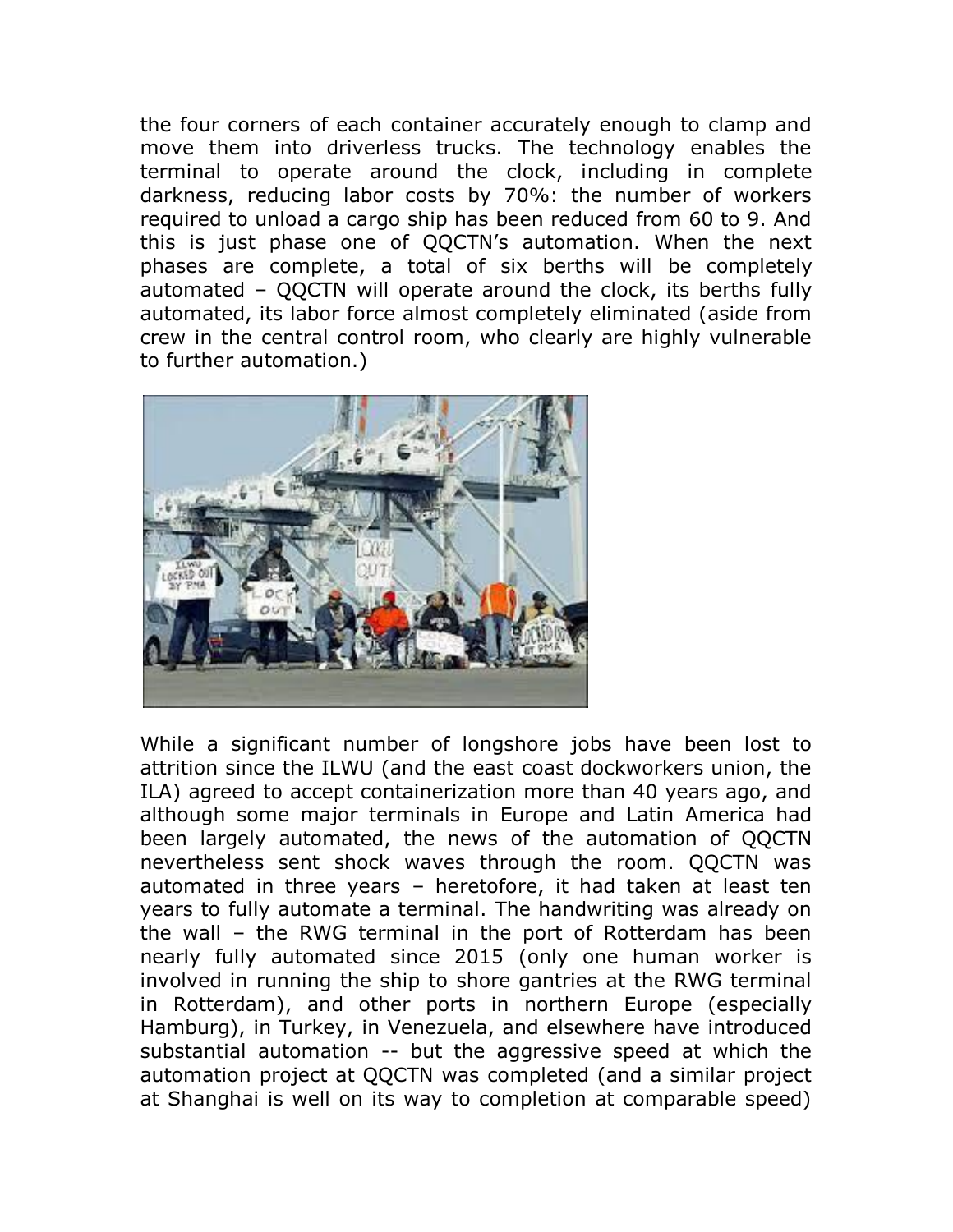convinced the ILWU members that Oakland and other major U.S. ports may soon follow in the footsteps of QQCTN. Partial moves in this direction are already in place. For example, in 2008 the ILWU locals at the giant ports of Los Angeles and Long Beach formally agreed to the use of self-driving and automated technologies. On the east coast, ILA president Jim McNamara told Fox News, "We have no problem with semi-automated terminals. New technology is fine if it keeps our workers safe, but full automation means that our jobs are gone." McNamara conveniently overlooked the loss of jobs and of control over working conditions working to "semiautomation" – starting with containerization, and continuing through to the acceptance of self-driving vehicles on the docks. But now, another leap is occurring, as ports around the world are poised to rapidly install fully automated terminals. And as they do, the jobs still remaining on the longshore – stevedores, warehouse workers, clericals – will be squeezed out. No jobs, no work. Even the ILWU leaders can grasp this – no jobs, no work; no work, no dues; no dues, no union staff. And not just the longshore, but all of shipping, is going this way. Engineering firms are designing unmanned, remote-controlled ships – for example, Rolls Royce is developing drone cargo ships controlled from land. And before drone ships become prevalent, it's very likely that the trucks that transport (containerized) cargo to and from the port will be unmanned, "selfdriven" robots.



As I sat and listened to the presentations, two thoughts ran through my mind. First, what are the implications for areas other than longshore? Second, what (if anything) could be done about this?

As to the first: For starters, all branches of transportation are now threatened. "Disrupting" trucking by eliminating the drivers is an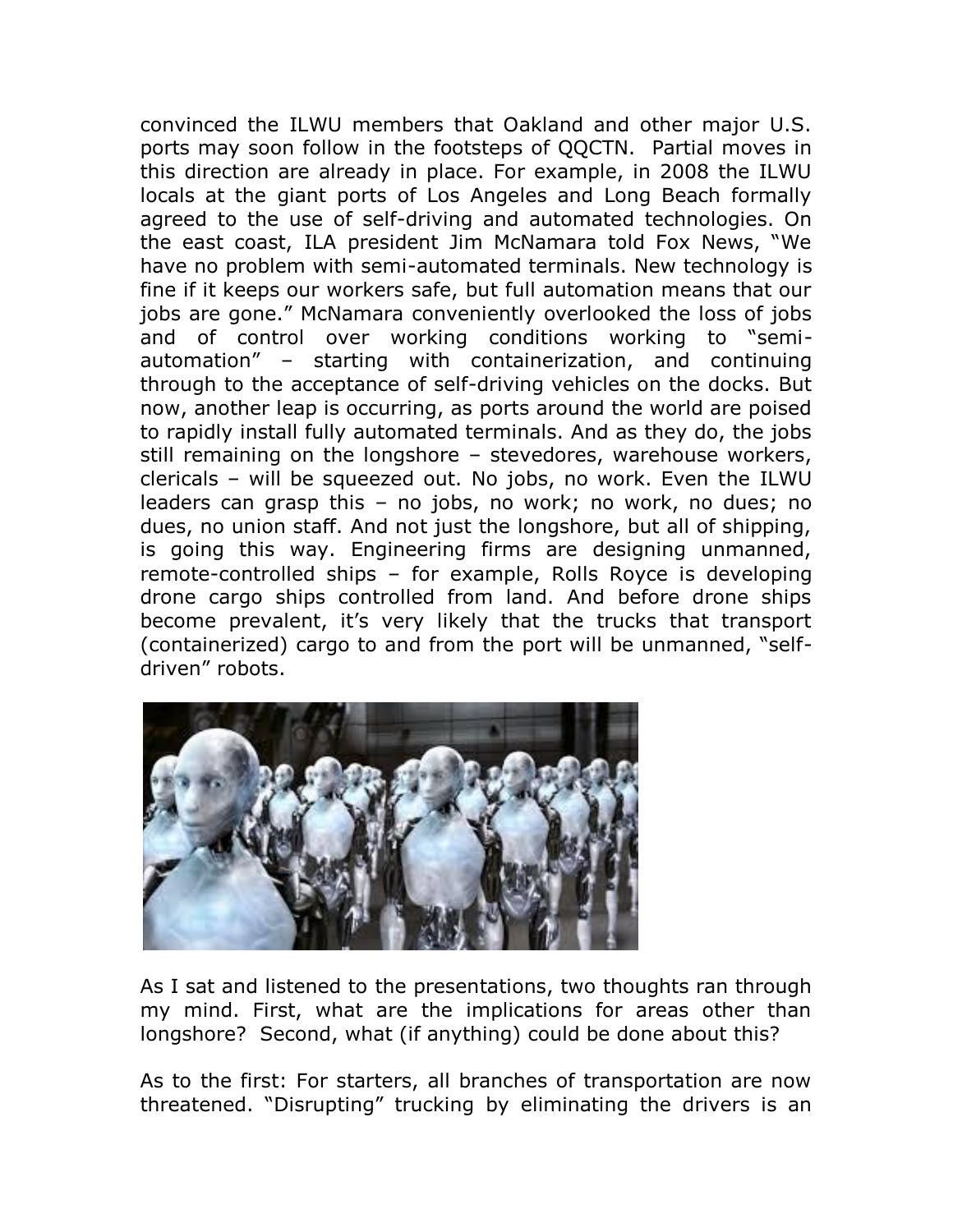area of active research. Self-driving trucks will be appearing soon, and are likely to be prevalent within the next ten to twenty years (along, perhaps, with airborne delivery drones – and we can expect that over the road long haul drivers, whose routines are the easiest driving jobs to automate, will be the first to go. Taxicabs are being squeezed out by Uber, Lyft, et al (and by one-way car share startups – e.g., GIG, in the Oakland / Berkeley area, which is sponsored by AAA); but Uber and Lyft are planning to dump their human drivers ASAP, massively funding development of self-driving vehicles. Indeed, the celebrated "gig" economy itself celebrates "disruption" – but at root, disruption in practice means using technology to displace workers. Now, even if such job displacement were confined just to drivers of trucks and farm machinery, there would be a huge effect – a 2015 survey found that "truck driver" (including over the road drivers, local delivery drivers, and farm machinery drivers) was the most commonly held job in 29 of the 50 states ("Map: The Most Common Job in Every State", National Public Radio, February 5, 2015, npr.org). Like trucking, farming is an active research target for "disruptive" technologists.



But of course, we know that massive disruption – full, or nearly full, technological displacement of labor – isn't and / or will not be confined to the transportation sector. Clearly, full automation – complete (or near-complete) elimination of jobs – is looming well beyond just the longshore. Indeed, ports are being used as a laboratory for perfecting robotic technology that will be used in other sectors. "Ports are the ideal testing grounds for robots. It is a controlled area with lots of space," observed Markus Kueckelhaus, Vice President of Innovation and Trend Research at logistics firm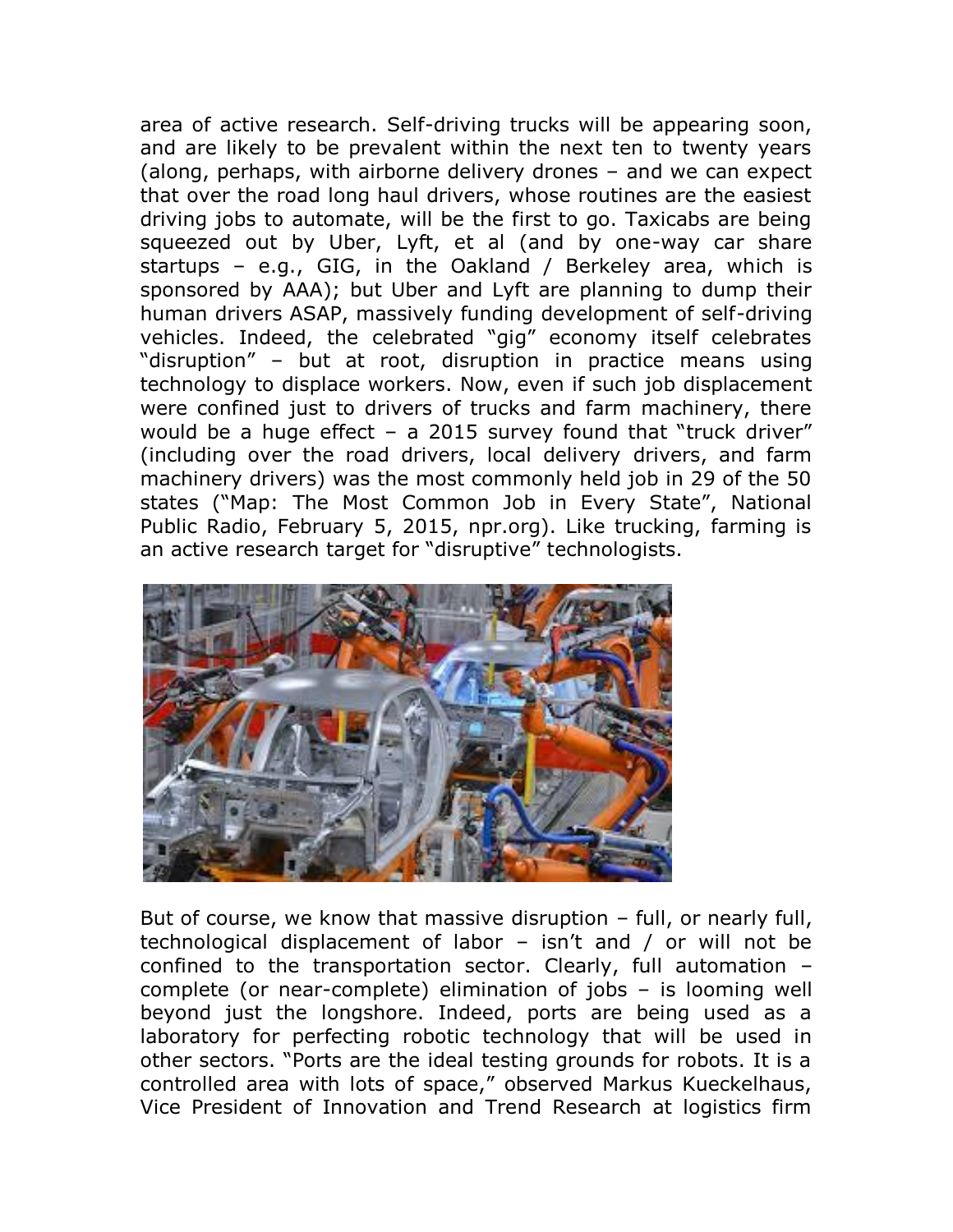DHL. Applying robotic logistics to warehouses is a major target, says Kueckelhaus: currently, 80% of the world's warehouses are still mainly operated by people. Kueckelhaus et al aim to change that, and they're using the ports as proving grounds for perfecting the technology that's needed. Manufacturing jobs have already been hit in the U.S., and while they have increased in China, this may not hold permanently. An Oxford University study found that 77% of job categories in China are vulnerable to near-term advances in robotics and machine learning, compared to 47% in the U.S. and 69% in India. Thus Foxconn, the world's largest manufacturer and maker of device screens for Apple, Google, et al is replacing assembly workers with one million robots. And, as we have seen, the world's first completely automated port is in China. Robots don't commit suicide. Robots don't strike.) (From time to time, Foxconn announces plans to build a new plant, somewhere – as it just did in Wisconsin -- that will supposedly bring thousands of jobs to the lucky chosen locality. But time after time, even when Foxconn does go forward with the project, far fewer jobs than were heralded actually materialize. Foxconn pockets billions in incentive funding from the state, but most of the work goes to robots, and the robots (and performance monitoring technology) barbarically degrade working conditions (hence the oft-reported high suicide rate and general despair among Foxconn workers.)



But the biggest "disruption" is likely to be in retail, where selfcheckout, automated point-of-sale processes, and cyber-shopping (led by Amazon) may eliminate as many as five of every six jobs. And in warehousing, where robotic warehousing and fulfillment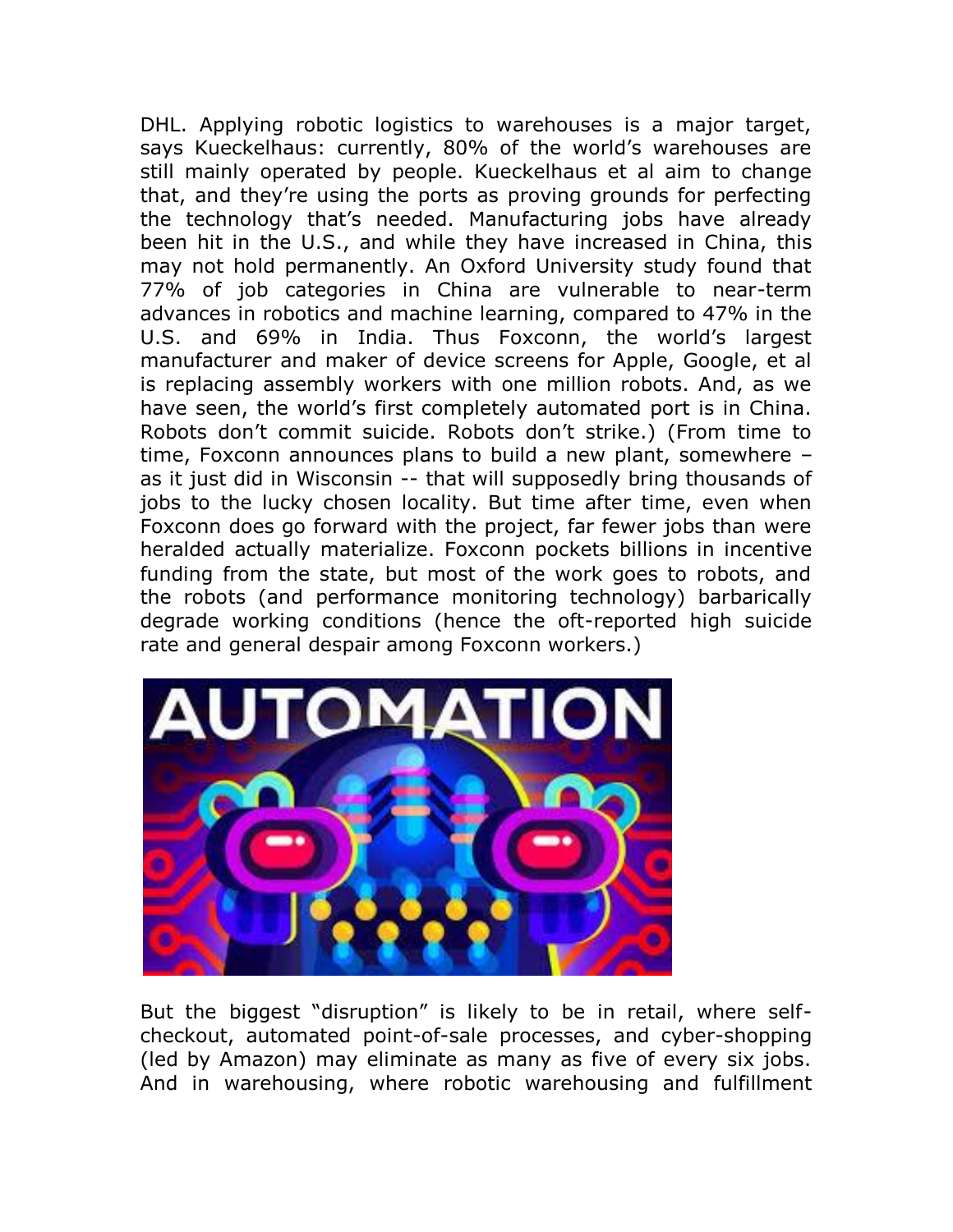("intelligent stocking, sortation, routing, and picking", barcoding, etc.) is rapidly taking over.

This leaves the service sector. Adam Greenfield, in his book *Radical Technologies*, cites Ed Rensi, the former head of U.S. operations for McDonald's, arguing against increasing the minimum wage as saying that "it's cheaper to buy a \$35,000 robotic arm than it is to hire an employee who's inefficient, making \$15 an hour bagging fries." Beyond burger flipping, AI robot programs are being used for medical diagnoses; robots are being employed routinely in surgery; etc. In education, cyber learning displaces teachers; other forms of distance learning allow massively increased class size, again displacing teachers. Cyber learning and most (not all) distance learning goes hand in hand with the drive of the educational deformers (Bill Gates, Eli Broad, Arne Duncan, Barack Obama, Jeb Bush, Hillary Clinton …) to reduce teaching to rote scripts that can be delivered by machines or by untrained, low paid, pliable recruits.



Disruptive technology, even if / where it doesn't massively reduce jobs, will almost certainly massively degrade working conditions. The pattern is the same on the docks; on the roads; in the warehouses; on the farms; in the classrooms; in the supermarkets: Routinize, and convert tasks to simple, easy to program algorithms. Then: choose machines or workers, whichever is more costeffective (or some combination), and where machines don't take over completely, use their potential introduction as a threat to discipline workers, hold down wages, degrade working conditions, etc. As we observed above, scripted learning squeezes concepts out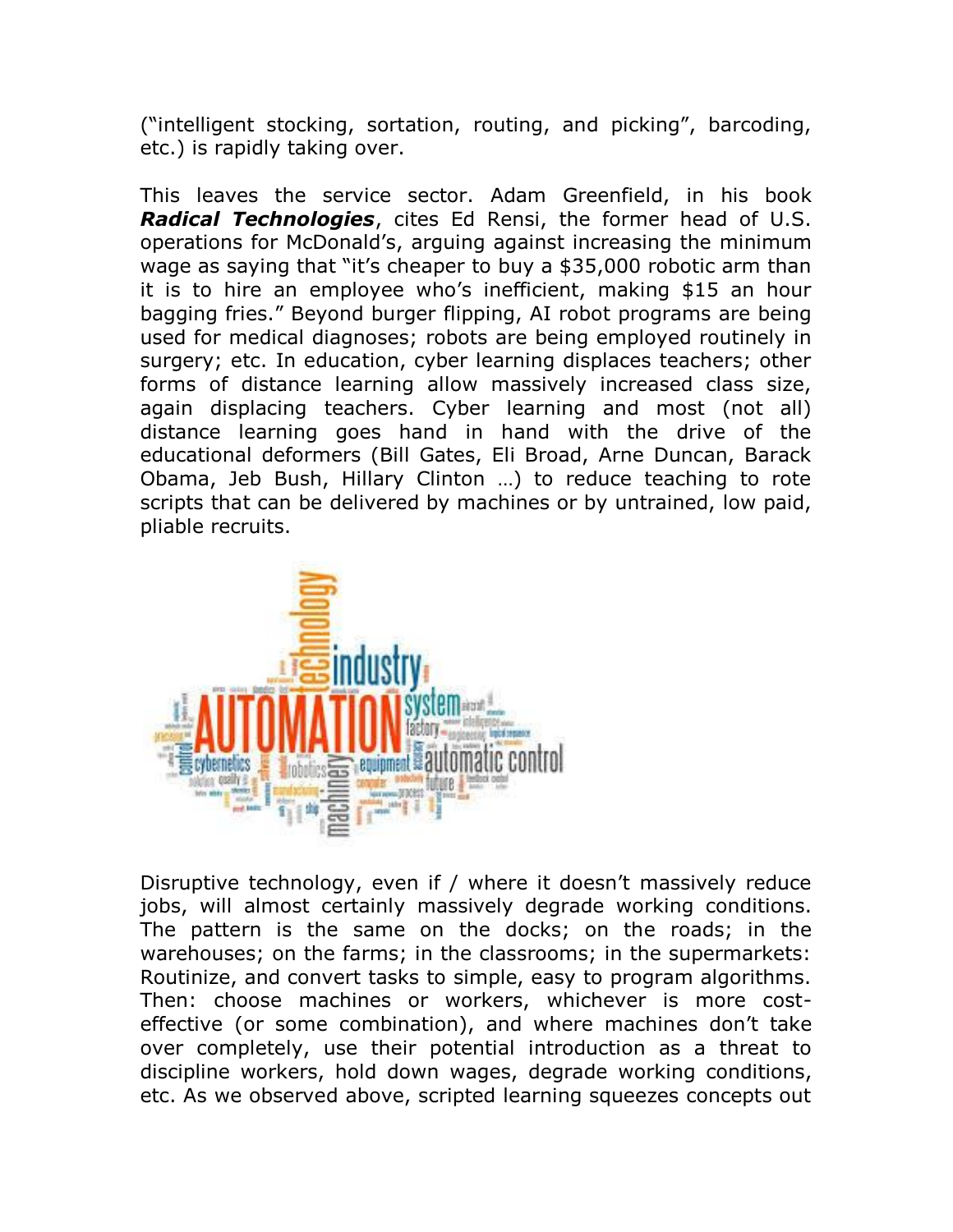of education, reducing teaching to rote lessons taught by reading a script – thus, teachers can be replaced by untrained script readers. Another example: Amazon – workers are hired on short-term contracts (no raises, no benefits, little chance of permanent employment), subject to "rationalized oversight" of performance metrics. Yet another example: Target scores its cashiers according to their average speed of checkout. And another: Hitachi call center employees must attach wearable devices that monitor their performance (as well as their activity during break periods).

We are opposed to putting any workers out of work, and we're opposed to forcing them to take wage cuts and / or to be subjected to degraded working conditions. But just holding the line – fighting to defend the status quo  $-$  is a losing proposition. Moreover, it is reactionary: it's an attempt to take a snapshot of capitalism, as it is today, and fight to freeze it and preserve it. This has been a losing strategy for decades – witness the decimation of the formerly powerful industrial unions that were the backbone of the 1930s labor revolt. And it reflects an unfortunate attitude of much of the left: a fetishizing and romanticizing of wage slavery. I'm sure many readers will have encountered leftists who consider "workers" to be morally superior to "petty bourgeois types."



Before proceeding, two points:

1. In education, this takes the form of "defend public education" – that is, defend a system that has been a universal failure in low-income communities – black communities, brown communities, rural communities. Just shouting "no privatization; defend public education" is inadequate. Parents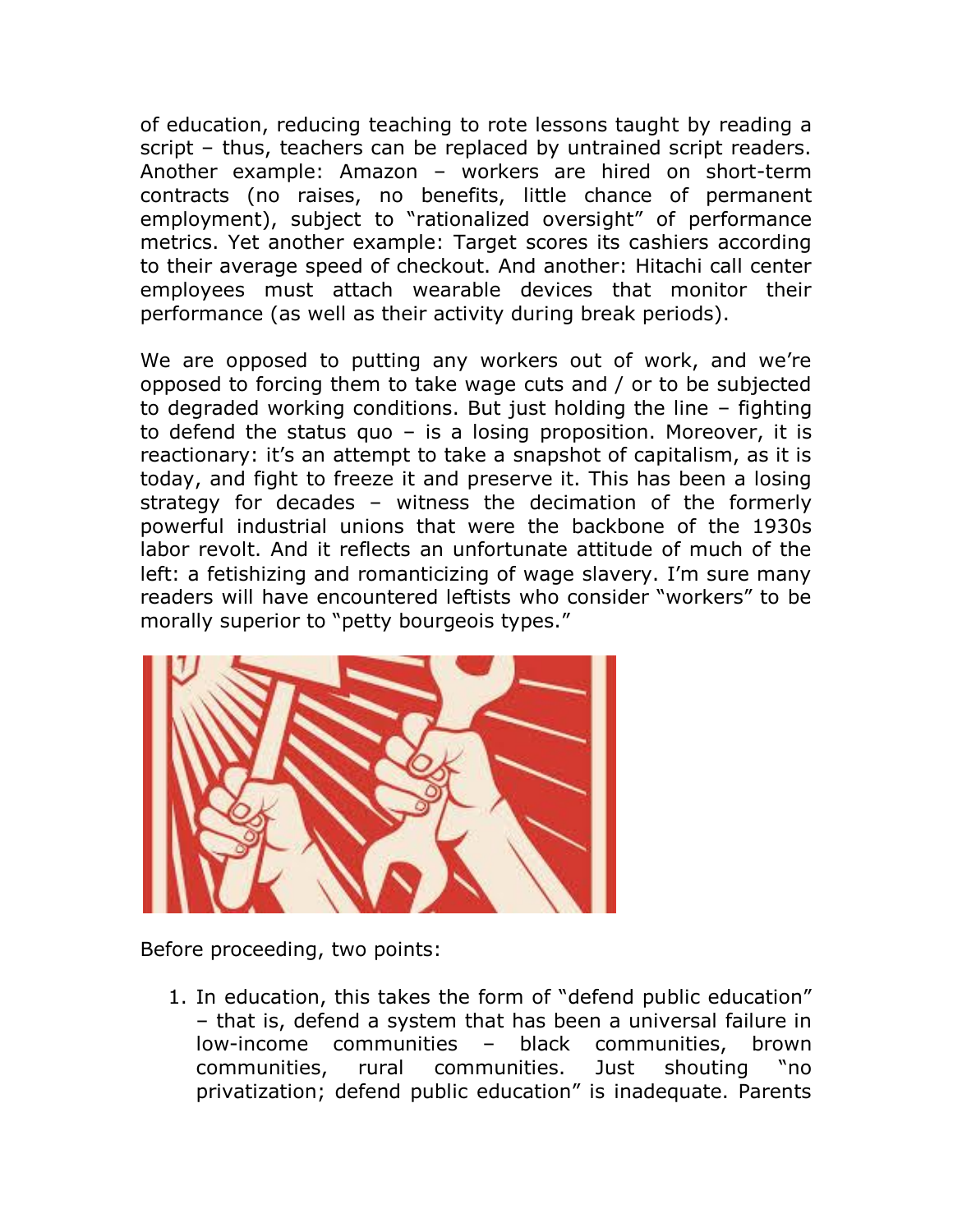whose students are consigned to squalid, under-resourced, dangerous hellholes will opt to try for alternatives that promise a better way. The fact that charter schools are not a solution but in fact make things worse did not stop millions of parents in high poverty areas from giving them a shot. And, unless we hold up a vision of what's needed and fight forward for it, many parents of students in inner city schools will go for the next silver bullet scheme that's proposed – because they feel that their kids have no shot at a decent life if they stay where they are.)

2. There is a legitimate discussion, and a needed one, of agency: in the past, many socialists – and not just Marxists, but also syndicalists (the IWW) and others – looked to industrial workers to lead revolutionary struggle (to be the agents of change) because of their power at the point of production. But, in the U.S. at least, that power has eroded to the point of virtual disappearance. Refusing to recognize this is not only pig-headed; it is reactionary. But it raises a crucial question: if not the industrial working class, then who will be the agents of change?



Finally, it's important to note that we're really speculating at the scope and pace with which technological disruption – job displacement – will occur. But that it is occurring, and that it is occurring in the key sectors cited above, seems clear. Perhaps new jobs will be created elsewhere. But where? (An article in the July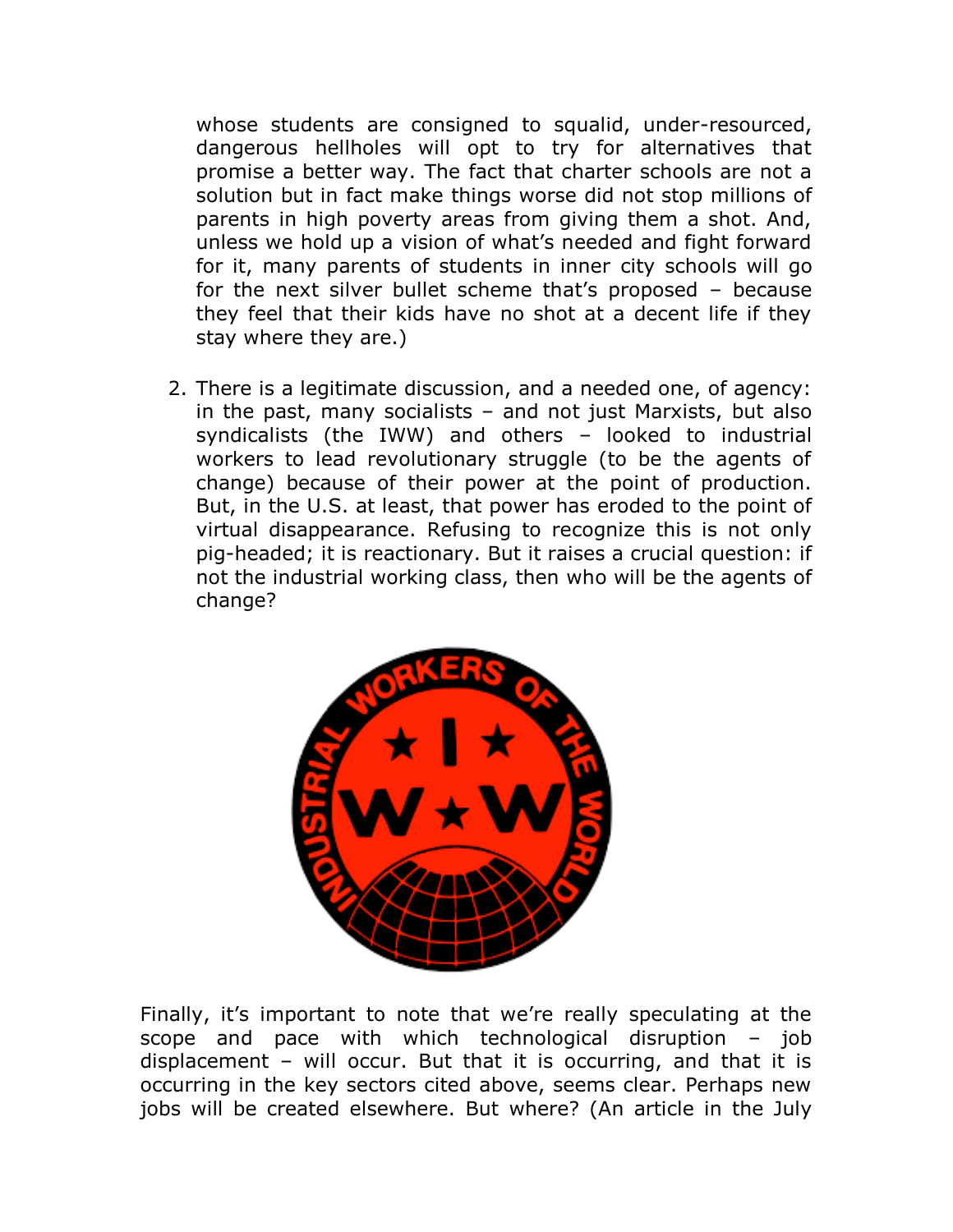28, 2017 New York Times presents a graphic indicating jobs that it categorizes as more susceptible to automation and those that it categorizes as less susceptible. Most importantly, in my opinion, such abstractions ignore the presence or absence of social struggle, and therefore are artificial and may not hold up. For example: elementary school teachers are listed as less susceptible to automation. But there has been a major push to introduce scripted learning in elementary schools, which when and where successful degrades the work, routinizes it, and thus makes it more susceptible to disruption by cyber learning [and, additionally, there has been a big push to increase class size, which where successful reduces the number of teaching positions.] Another example from the same article: guidance counselors are listed as less susceptible to automation. But guidance counselor jobs are being greatly reduced or even outright eliminated in many urban school districts. For example, in the Oakland California school district, the number of students per guidance counselor was tripled over the past decade. A third example: surgeons are listed as less susceptible to automation. But robots are being introduced into surgery routinely now as part of surgical teams, and I see no evidence that this trend will not increase.) And even if they are created, barring massive social struggle, they are likely to be subject to the kind of degradation that we discussed above. But, massive social struggle can occur, and when it does it will likely transform those categories in ways that are not and cannot be captured in the NY Times' abstract approach.

So how to take this on? We need to talk about social solutions.

One proposal that's beginning to gain support – and not just from leftists – is the idea of a universal basic income (UBI). The basic idea of the UBI is that the state provides a stipend to every citizen – a guaranteed floor level of income set at least at or above the poverty line. At first glance, this seems to be absolutely appealing. But there's a dark side: UBI proponents among neoliberal "free market" proponents visualize UBI as a way to eliminate what they call "entitlements": social security, Medicare, Medicaid, and most other components of the social safety net. The UBI stipend then would effectively be just another way to redirect public funds to giant private corporations (especially to the financial, insurance, and health care industries).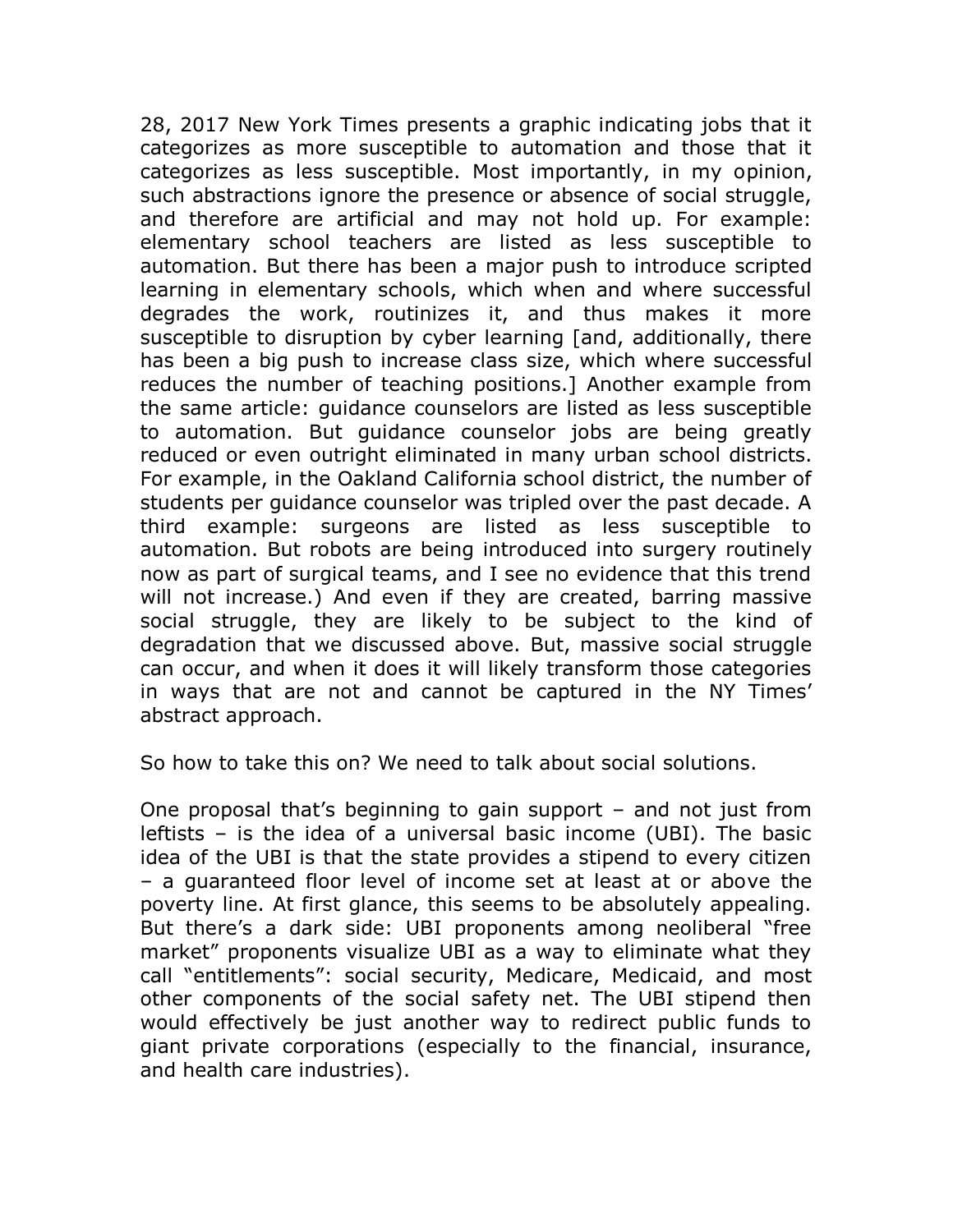The future won't be decided by schemes like UBI. Nor will it be decided by "disruptive" technology. These may be the forms that are used by the state and the capitalists to deliver discipline and punishment. But clearly, under other circumstances we could envision universal income and technology as beneficial, as means to help minimize suffering and overall help reduce inequality and help people and the planet.



We need to begin by visualizing what we want, how things ought to be. What kind of technology do we want (it's often said that technology is neutral, but it's a no-brainer that the kind of technology that's developed depends upon what society values and rewards. A socialist society organized with the power of decisionmaking and control democratic based and emanating locally will necessarily value and therefore create very different technology than does global capitalism. And even where the devices are the same, they will be put to very different use – microelectronics and biometrics would not be used to spy on the populace and to impose performance metrics on the workforce.)

We need to think about how we want to live, how we want to interact with each other and with the world. What kind of work should we assign to machines? What activities does each individual want to engage in? This won't come easy: most of us have for decades had it battered into our heads that we need to work for a boss (except for those who become bosses), that we need to compete with others, that if we're not working 40+ hours a week at